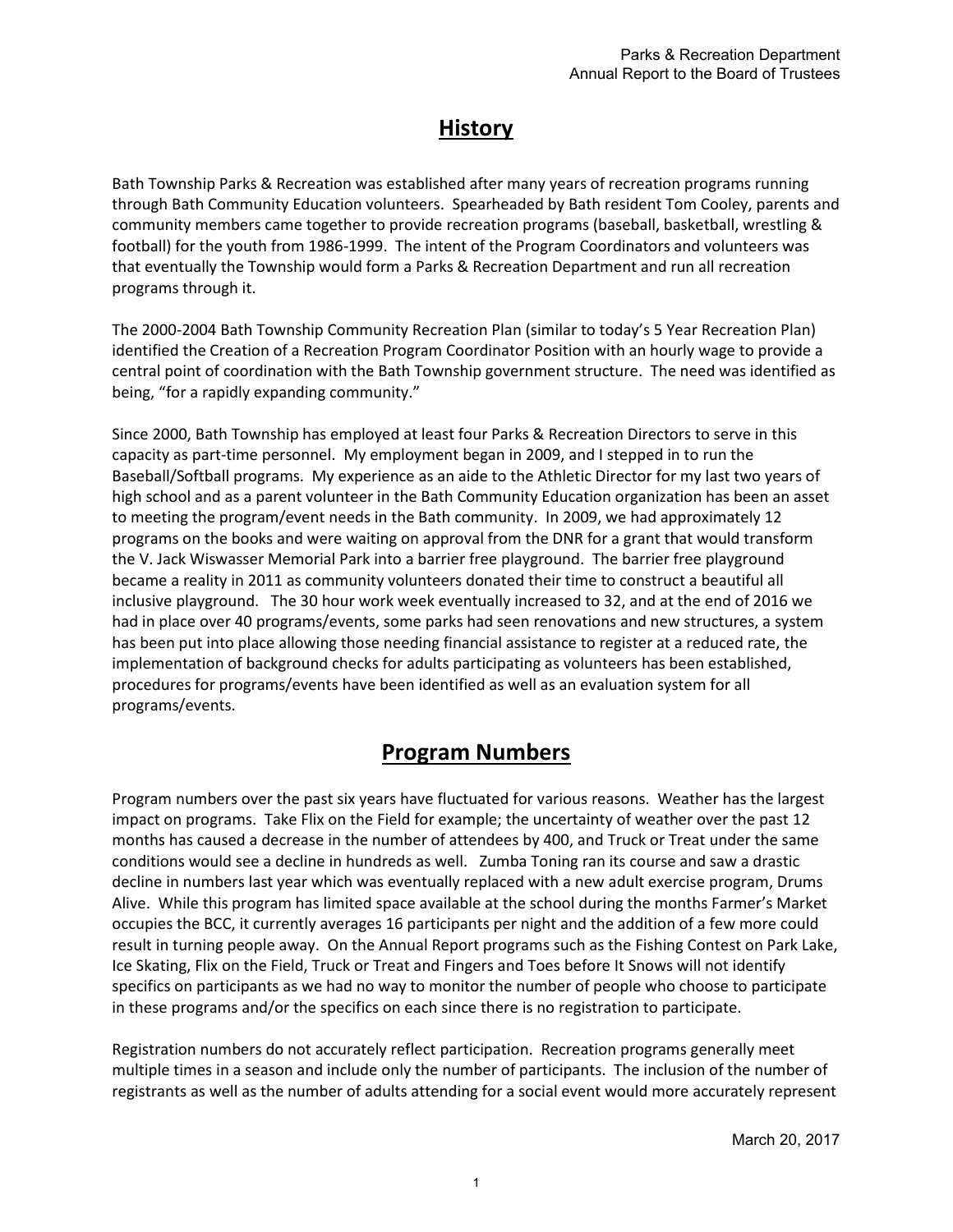the total number of attendees in a program. The benefits received as families come together make events not only special for the participant but also for the spectators as a social gathering.

Many events offered are free and open to the public. Each event offered has a budget of \$250.00 or less. This level could not be maintained without the assistance of volunteers and donations received. Truck or Treat for example includes an estimated 500 Trick or Treaters. 25 businesses/families donate their time and treats to offer to our Ghosts and Goblins. Each easily spends \$100.00 in treats.

Sporting activities allow for a registration to be paid. Revenues taken in for sports programs determine its budget. Expenses in each sports budget will not be exceeded by the revenues taken in with the program paying for equipment and supplies needed. Sports teams that use the schools facilities consist of no less than 75% residents and many times closer to 100%. In an established agreement with the school, teams must be comprised of at least 75% Bath residents to use their facility free of charge to maintain the precedence that we are offered. It is important to note that many times when a nonresident youth attends one of our programs it is because they are "school of choice" students. They may not live in Bath, but they do attend the Bath School system and are equally as interested in attending programs/events with their classmates. The school identifies these participants as residents however in my reporting they are identified as a non-resident. Of all programs, we receive the most non-resident participants in the adult recreation programs.

Since 2009 the Parks & Recreation Office has increased the number of program offerings, developed a system to evaluate each program/event, procedures for an Internet Criminal History Access Tool (iCHAT) background check, a Scholarship Assistance Program fund, an online Procedures Manual for Parks & Recreation programs/events, researched a filter housing (Chlorine Injector) for Wiswasser Park, identified and assisted with parks renovation projects, a Program/Event Worksheet for each program, assisted in the development of and continuous maintenance of the Bath Township website Parks & Recreation pages as well as telephone cancellation line.

- The number of programs offered in 2016 has increased 350% from 2009.
- The evaluation system includes the development of surveys for programs, the extraction of information from registration forms, the development of a Program spreadsheet, the development of a Program/Event Worksheet and an Annual Report to fully evaluate the program.
	- $\circ$  Surveys are offered as a measuring tool and are used to evaluate communication received from the P&R Office; provide a class/program rating, share if the instructor was knowledgeable in his/her craft, identify if the participant had fun, or if the program provided for the development of skills to the next level, provide program statistics, offer information on adequacy of facility used, and share if the participant would consider joining the program again.
	- $\circ$  Registration forms provide information on residency vs. non, gender, grade, and age that can be included in the Annual Report.
	- $\circ$  Program spreadsheets are prepared for each program event and provide information on the number of participants, program fee, program revenue and expenses, SAP dollars received and volunteers (over 125 in 2016) for the Annual Report. This spreadsheet is maintained throughout the program to ensure that expenses don't exceed the amount of revenue taken in.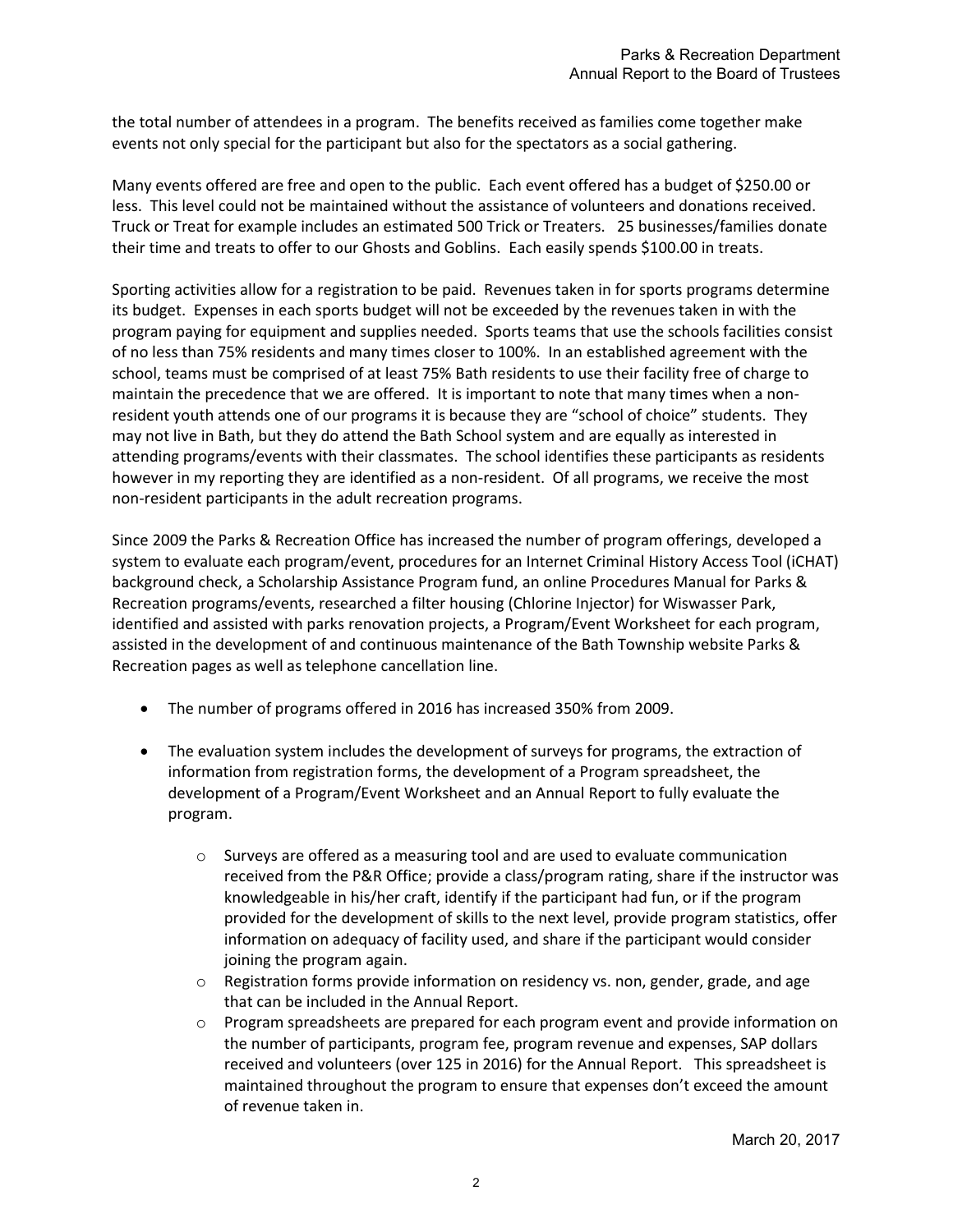- $\circ$  The Annual Report is a compilation of each programs name using figures extracted from the registration form, program spreadsheets and sometimes survey results.
- A background check system has been put into place with the cooperation of the State of Michigan Police. The iCHAT background check is run annually on each volunteer for Parks & Recreation programs. Utilizing the guidelines provided in the Parks & Recreation handbook, it is determined if the volunteer is qualified. This is a free program to the Township.
- The youth Scholarship Assistance Program fund has been developed which allows qualifying youth to participate in Parks & Recreation programs at a reduced rate. This fund is provided by the generosity of others through donations and grants.
- Procedures were developed for each reoccurring program/event and can be found in a Document file.
- A filter housing has been added to the water pipe system in Wiswasser Park allowing for the chlorination of the system to take place at the pipes rather than at the well. (Note: Chlorination at the well became a \$200.00 expense per occurrence annually to the Township however with this new Chlorine Injector system the township will still only have the expenses of water testing strips, chlorine, and the transportation of monthly water testing to the DEQ.
- Using the 2013-2018 5 Year Recreation Plan as a guide, park improvements have been made.
- The Program/Event Worksheet form is used to identify the following:
	- o **Type of program** (recreational, educational, environmental, informational sports, social, arts, cultural – adult, youth, family)
	- o **Benefit to the Community** (social, economic, environmental, individual, promotes a healthy lifestyle, strengthening community image and sense of place, protecting environmental resources, fosters human development, strengthens safety & security, supports economic development, increases/promotes health and wellness, provides a social/environmental/economic/individual benefit, cultural unity).
	- o **Program Objectives & How it will be Measured** (program was fun, program provided a qualified program coordinator/instructor/coach, program provided for the development of skills to move onto the next level, program rating, participant felt well informed throughout the season, participant would consider registering again, program rating of the facility used, and the participant would encourage others to join) – all measured through a survey offered at the end of the season or class. The assessment is sometimes done through the program coordinator by fielding questions at the end of the program.
	- o **Program Financials** [number of participants, (includes those in attendance vs. those registered)], program revenue, program expenses and program wages].
	- o **Planning Checklist** (provides a list of duties to perform for the program from steps to follow to 17 ideas of where to advertise the program/event).
	- o **Achievement of Program Objectives** provides a space to note which Program Objective was assessed and if the Objective was achieved.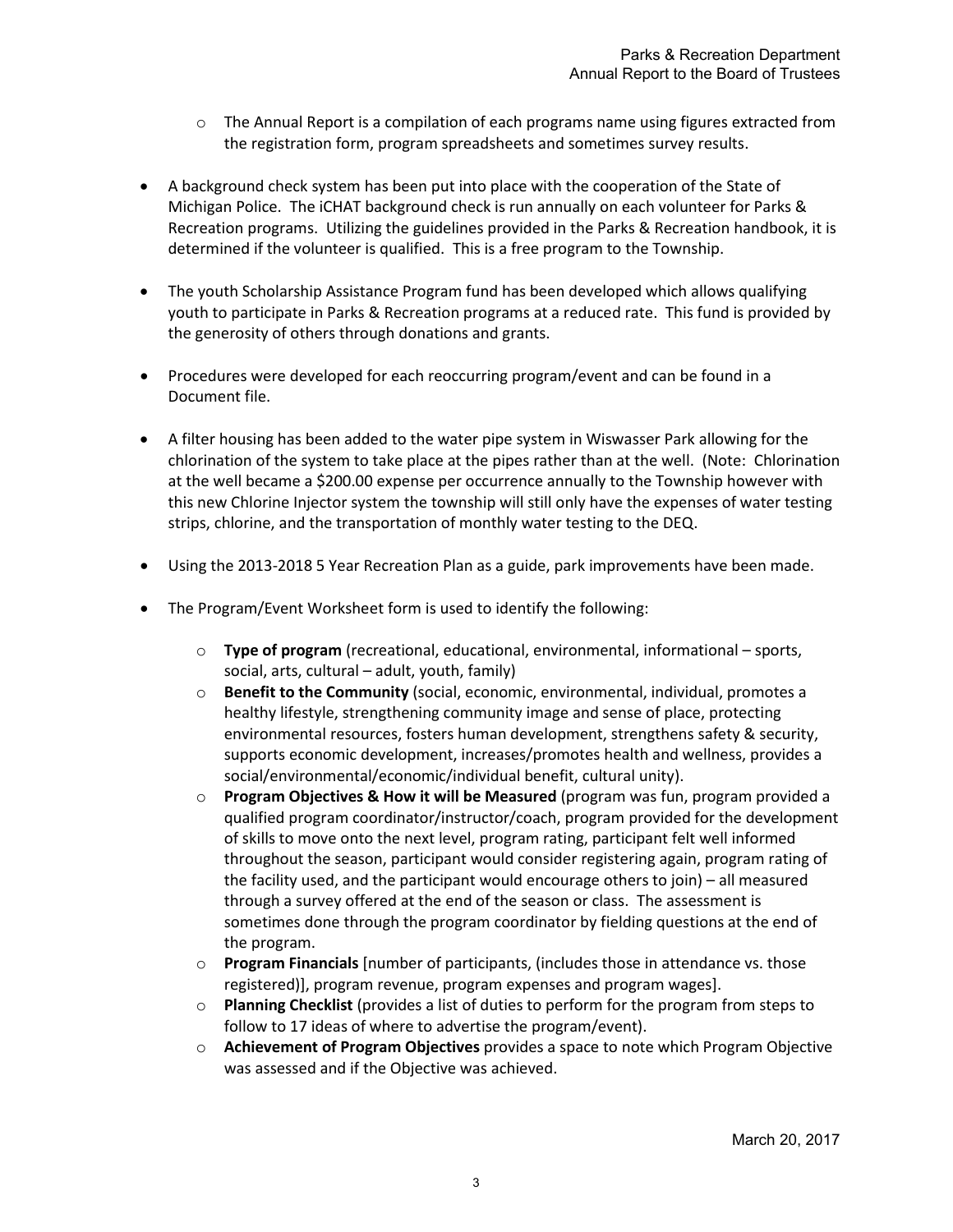- o **Volunteers For this Program** section provides a space to list anyone who assisted with the program and was not paid for their services (i.e. coach, program coordinator, instructor, etc.). This section is used for the annual Volunteer Thank You gathering.
- o **Comments/Changes** for subsequent offerings provide a space to make a quick reference when planning a repeat of the program/event.
- $\circ$  When there is a change to a program or event, information is posted on the Parks & Recreation website as well as on the cancellation phone line (641-5168).

## **PARKS**

#### (Items in red are offered as suggestions only.)

Since 2009, the **V. Jack Wiswasser Park** has seen significant changes. A 24'x48' pavilion has been added and with the award of a DNR grant a barrier free playground, modern restrooms, a drinking fountain, benches, ADA accessible sidewalks, and signage have been added. Donated bike racks were also installed in 2016. 2017 will offer us the opportunity to sanitize our water system at the pipes rather than at the well. This new system will pay for itself in 2 years and make the process simpler and quicker to sanitize our pipes in preparation for the summer season. This park was recognized with a Michigan Award in 2015 from the State of Michigan, Keep Michigan Beautiful Committee. This award is given for outstanding effort in furthering the goals of KMB (exterior projects that involved environmental cleanup, historical preservation, site beautification and restoration, and environmental educational programs for children and adults). KMB is the official state organization on beautification. In the 5 Year Recreation Plan 2017-2021 a system to address drainage issues may need to be identified where water draining onto the poured in place and down the sidewalk is eliminated, soft spots in the poured in place are repaired (ongoing), and a new surface for parking is added.

**Rickard Boat Launch** has added an ADA compliant picnic table. This site continues to be challenged by the muskrats that are tunneling in the banks after the water level was raised. The 5 Year Recreation Plan 2017-2021 could identify a way to upgrade the launch site, add a seawall and reconfigure the parking lot to include more spaces and provide for ease of access.

The **Park Lake Beach** has been upgraded with the assistance of a grant received from the Capital Area Community Foundation. The removal of an old, tired tin shelter was replaced by a beautiful ADA compliant pavilion, grill, picnic tables and sidewalk. Donated bike racks, a fishing dock, and new sand have upgraded the beach. The beach has been extended east to west to replace beach lost by the higher water levels. A newly constructed fishing dock has been added for anglers and those interested in resting along the lakeshore. The 5 Year Recreation Plan 2017-2021 may include drainage for the parking area as well as a new parking surface and defining park boundaries.

The **Bath Township Soccer Park** has added bike racks, and updated the roofs on both buildings on site with a volunteer labor donation from the Clinton County RESA Building Trades I classes . The current 5 Year Recreation Plan identifies the addition of a modern restroom and drinking fountain. After further discussion with those visiting Soccer Fields, most fields offer a port-a-potty and no drinking water. The 5 Year Recreation Plan 2017-2021 may need to include a replacement for the retention wall that borders the parking lot.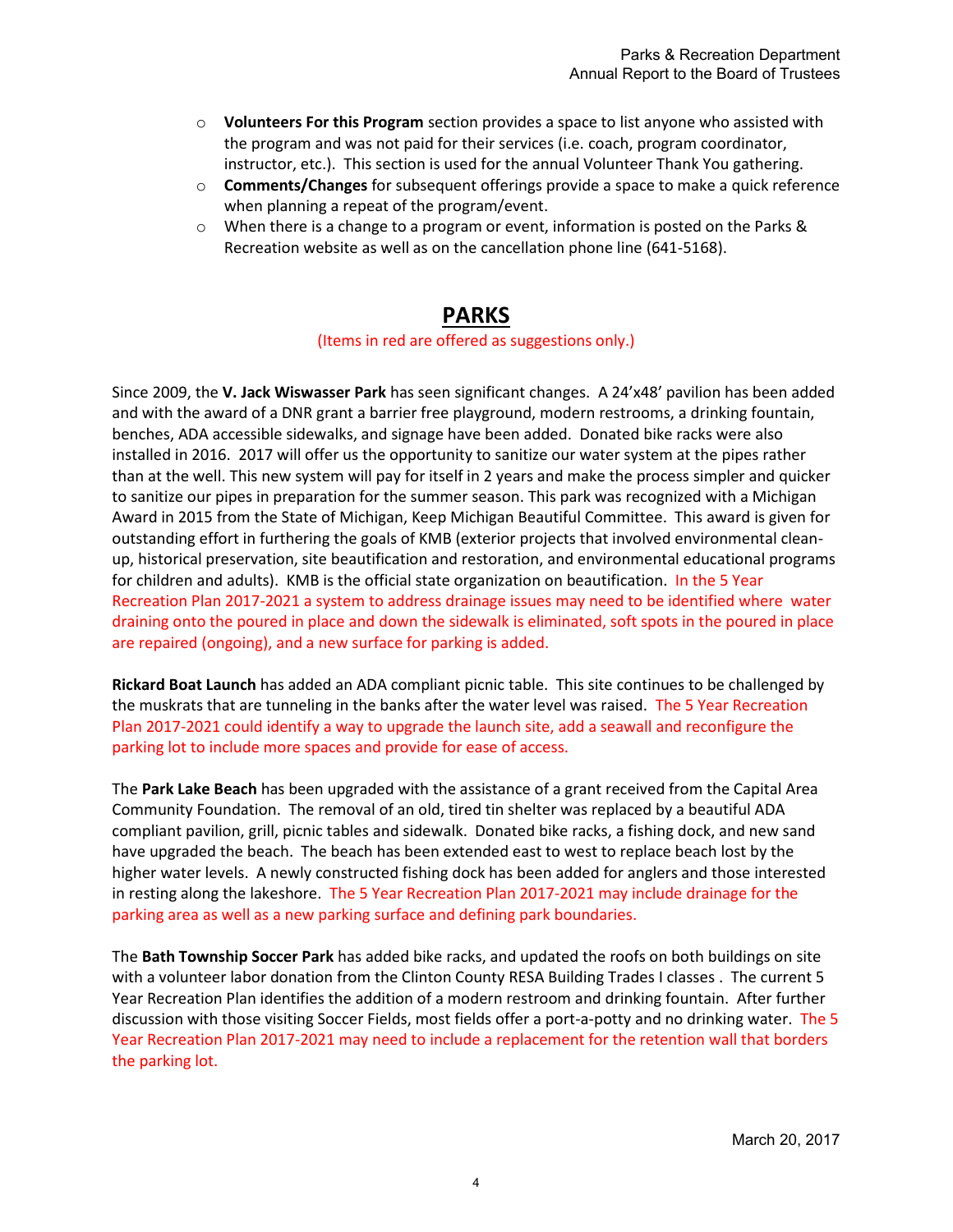**James Couzens Memorial Park** has played host to Summer Park Activities and the Farmer's Market. (Due to declining numbers in the Summer Park Activities participants in the past 2 years the program will be modified in 2017.) In the summer of 2016 a new roof was constructed on the pavilion as labor was once again donated by the Clinton County RESA Building Trades II students. This park was recognized with a Distinguished Service Award in 2014 from the State of Michigan, Keep Michigan Beautiful Committee. This award is presented to those who have contributed to the beauty and clean environment of our state through varied programs and activities. The 5 Year Recreation Plan 2017-2021 may include the installation of new ADA compliant sidewalks, lighting and a parking lot upgrade, and a modern restroom.

Yet to be developed is **Upton Road Park**. Some residents have voiced their opinion and would like to see Baseball/Softball fields on this site as well as an official size soccer field. Currently the T-ball and Little Sluggers baseball programs utilize a baseball field at the school with the understanding that the Township will maintain it while using it. So far, this system is working for Township programs. However upper level baseball and softball clubs would like to see the development of fields to be rented out. This type of development would have the additional cost of field maintenance, equipment, modern restrooms and a non-potable water source. This park might also include a Bicycle Park and a staging area. The staging area would provide for connectivity to a non-motorized path by connecting to the Lake Drive bicycle path in Haslett. This access area would provide bikers and hikers access to the Greater Lansing Area. The 5 Year Recreation Plan 2017-2021 may include the development of a youth Bicycle Park, a staging area for hikers and bikers, along with baseball/softball fields.

The **Fletcher-Robson Nature Park** remains untouched other than general maintenance. Walking paths in this Nature Park allow visitors to walk within its boundaries in the summer and provides for winter cross country skiers. Some dog walkers chose to use this park but this park receives limited traffic. In 2016, new directional park signs were added that indicate path distances. As a 20 acre extension of the Rose Lake State Wildlife Area located kitty-corner to State property, this park allows for a smaller more private setting to visit where hunting is not allowed. The 5 Year Recreation Plan 2017-2021 may identify a parking area near the road.

The **Park Lake Preserve** has not seen development. The 5 Year Recreation Plan may include a walking path, viewing tower, and a kayak launch, along with water trails.

# **Accomplishments 2009-2016**

## **Grants Received**

\$1,200.00 Grant - Joe D. Pentecost Foundation for the Development and Administration of the youth Scholarship Assistance Program fund. \$6,000.00 Grant - Capital Area Community Foundation towards the pavilion at the Park Lake Beach.

#### **Honors**

Keep Michigan Beautiful Award for James Couzens Memorial Park Keep Michigan Beautiful Award for V. Jack Wiswasser Park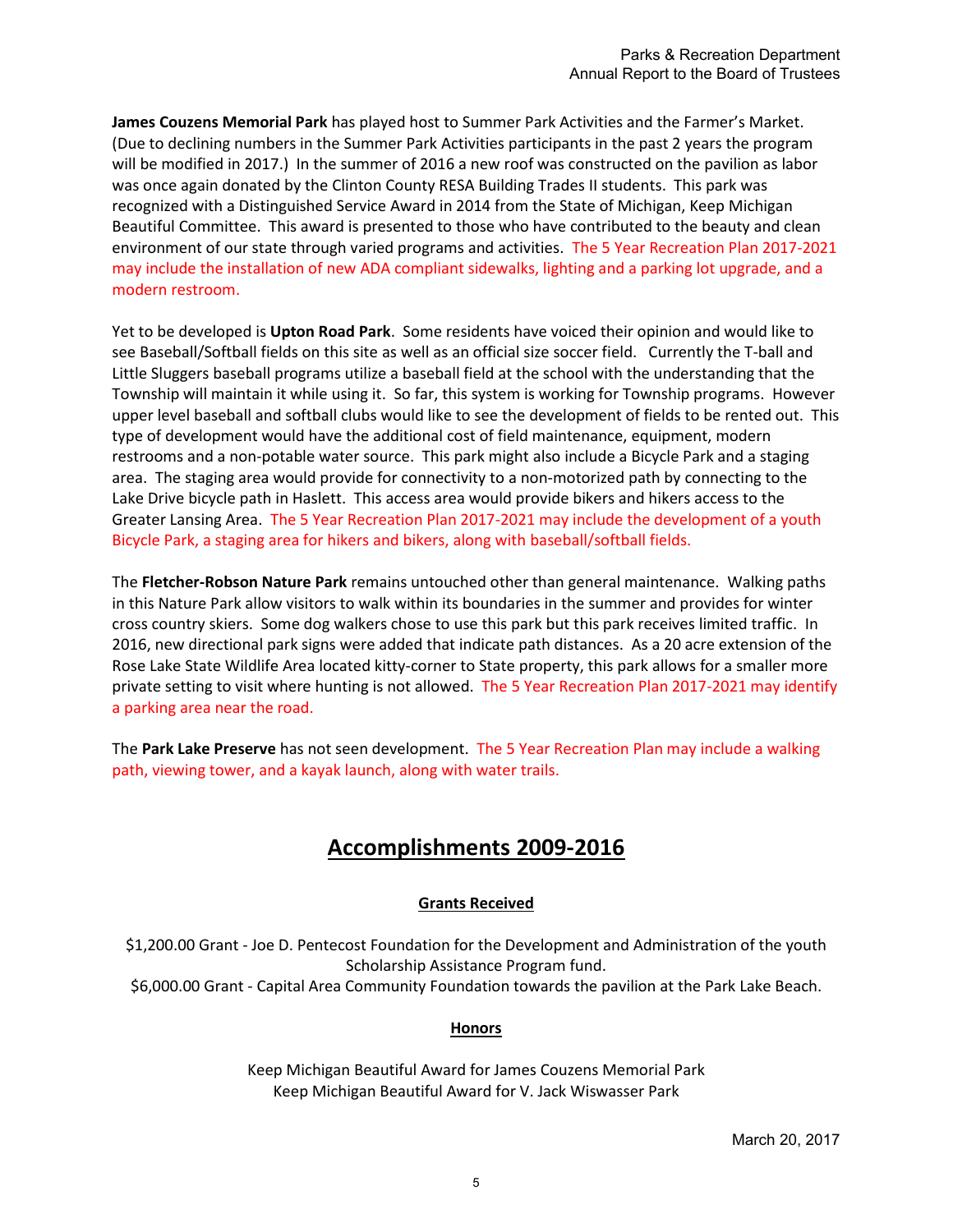#### Parks & Recreation Department Annual Report to the Board of Trustees

#### **Memberships**

Southern Michigan Recreation and Parks Association Michigan Recreation and Parks Association

### **Certifications**

Food Safety Manager Chauffeurs License First Aid/CPR/AED Certification

## **Development & Accomplishments**

Background check for volunteers/coaches/instructors (iCHAT). Development and maintenance of a youth Scholarship Assistance Program fund (SAP). Procedures for each program/event. Surveys for programs/events. Evaluation system for programs using Program/Event worksheet. Spreadsheet for all programs/events. Procedures and administration of a water testing system for Wiswasser Park. Instrumental in the installation of a Chlorine Injector for the water system in Wiswasser Park. Worked with DPW for the building of a fishing dock at the Park Lake Beach. Agreement with the Clinton County RESA Building Trades class to construct a pavilion at Wiswasser Park. Sole administrator for the Parks & Recreation pages of the website. Sole administrator for the Parks & Recreation Cancellation Phone line. Play an active role in the Budget Process. Maintain P&R Information on 2 Marquees. Foster a working relationship with the Bath Girl Scouts to plant and maintained the flowers in James Couzens Memorial Park annually. Foster a relationship with the Bath Community Schools. Development of a parent email list for those interested in receiving P&R Information. Provide Facebook submissions for P&R programs/events. Development of School Newsletters for the Friday Folders. The increase of program and event offerings. Some parks have seen improvements.

Our two biggest assets continue to be volunteers and the Bath Community School family. Without their support, we would not be able to offer numerous programs/events. The school provides athletic fields and facilities (gyms, cafeteria, and parking space) and volunteers act as unpaid employees as coaches, assistants, site directors, instructors, etc. The effort to continue to work together for the best possible experience of our residents is crucial. Neither can be thanked enough.

Meijer continues to be our largest financial supporter donating \$500.00-\$1,000.00 annually. Their donations have been used to enhance events and in one instance offer an educational program.

Plans for 2017 include an update of the Procedures Manual, an update of the Parks & Recreation Handbook, and to assist where needed for development and instituting of projects identified in the 2018-2022 Parks & Recreation 5 Year Recreation Plan (as time permits). Social media opportunities will continue to be explored. New programs/events will continue to be offered as others are eliminated.